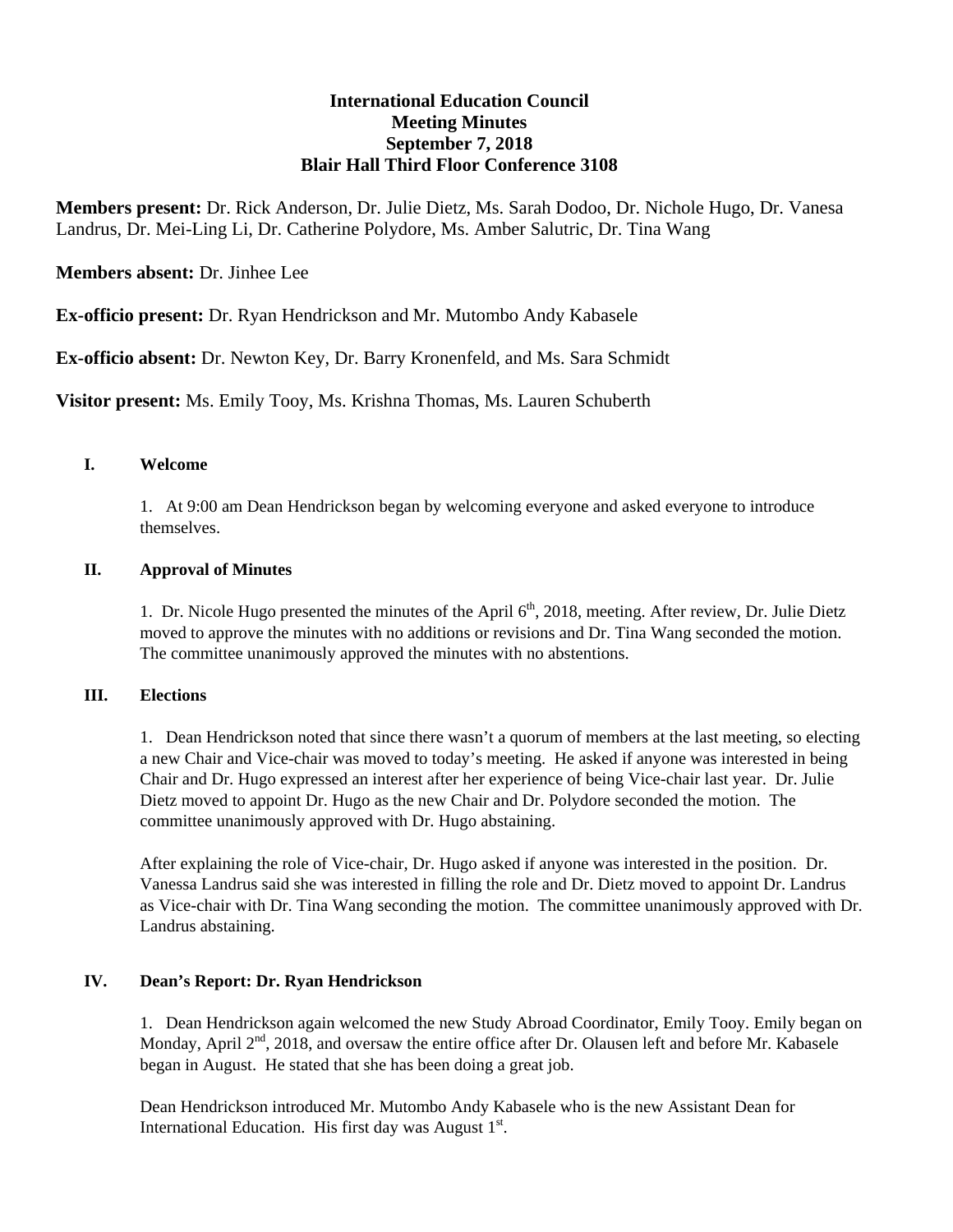Dean Hendrickson also thanked Krishna Thomas for her work as Admissions Counselor along with Lori Click who also works in the International office. He has been working to fill the vacancy left when Brenda Cuellar resigned by hiring a new International Student Coordinator. This position will assist students with visa issues, and also help with admissions and other international programs. Currently there are three graduate assistants working in the OISS, along with Sarah Dodoo who is working part time, and also a Political Science GA who works five hours a week. Dr. David Melton is also continuing to help with the admissions process.

2. Dean Hendrickson explained to the committee that with the reorganization of the university, two colleges were merged and a new college was created. Previously there were two representatives from each college and the members were chosen by him after consulting with college Deans and given three year memberships. With the change in colleges, new members may need to be chosen. He asked the committee to think about ways to incorporate these changes into the bylaws and to discuss it with the executive committee members before the September  $28<sup>th</sup>$  executive meeting. He shared that the Council on Graduate Studies (CGS) had similar issues and came up with a model to align the committee with the new colleges. The new College of Liberal Arts and Sciences has about four times the number of faculty than the other colleges, so they could have three representatives from the CLAS and one from the others. Also, they may consider decreasing the number of representatives, but he did recommend that the student representatives stay the same. He asked members to share their ideas on representation with the newly elected leaders. Dr. Dietz expressed support for the model proposed by CGS leaders.

3. He also reported that Dr. William Weber, the former Vice President for Business Affairs, has given a gift of \$5,000 to be awarded to five Spring semester study abroad students. Each award will be \$1,000. This will be very helpful since many students decide on study abroad trips based on finances and costs. Also, this will be an immediate gift instead of an endowment that takes time to grow. Dr. Weber wanted to highlight the program and also provide incentives for students to participate. Dean Hendrickson also thanked Emily Tooy for participating in the meetings and helping to organize the gift.

### **V. Reports**

### **1. Study Abroad: Mr. Mutombo Andy Kabasele**

a. Mr. Kabasele gave the committee an update on the office of Study Abroad and provided a Power Point presentation. He discussed the Study Aboard fair that was held on September 5<sup>th</sup>, gave a summary of the Summer 2018 faculty led programs, and listed some of the upcoming programs for Spring and Summer 2019. He also provided various funding opportunities for study abroad students. An additional Study Abroad fair is being planned for later in the fall semester.

### **2. International Student and Scholars: Mr. Mutombo Andy Kabasele**

a. Mr. Kabasele also updated the committee on the current numbers for international enrollment and also discussed the International Orientation Day. He let the committee know about various outreach activities and new ways to contact current and prospective students. Finally he provided current numbers of applicants for Spring 2019. He also said that there are plans to travel to various places to try and recruit more international students in the future. He also plans to meet with the student AIS Chair monthly to try to help with any international student issues that arise.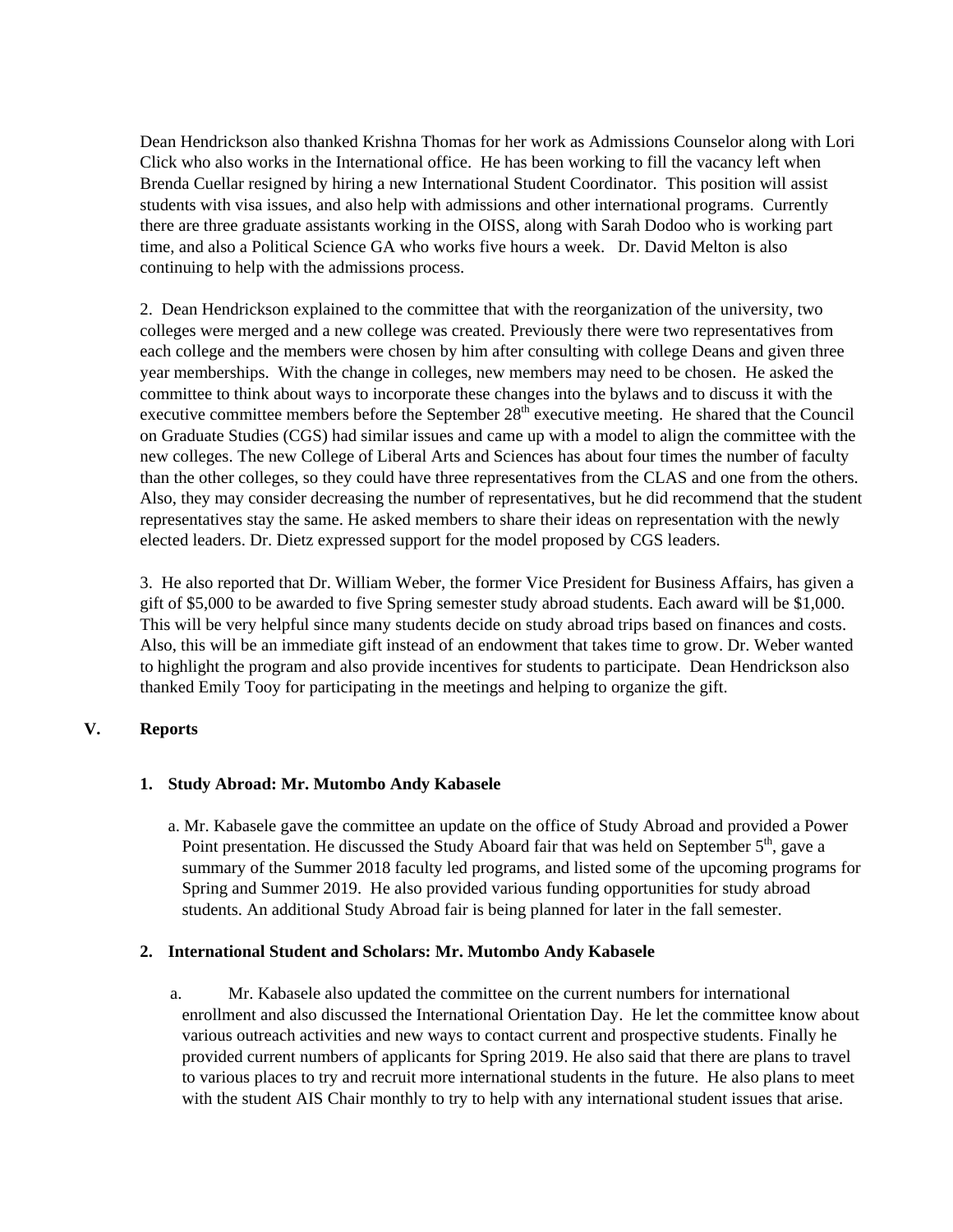- b. TLC Update Ms. Schuberth provided the committee an update of The Learning Center (TLC). This Spring there were three graduates, two were master's students and one under undergraduate. This Fall semester there were eight TLC graduates who started at EIU and of their current 24 students, 15 have pledged to go to EIU. There will be ten new students in the Spring and five have signed up for Fall 2019.
- c. AIS Update: Ms. Dodoo gave an update on the Association of International Students (AIS). She shared that AIS had a bowling event in August with about 50 students attending. They also had their first meeting with an election of nine new members with five countries being represented. The group will work on establishing new partnerships both on campus and throughout the community. Their goal is to help international students in any way they can. The second meeting will be held today (9/7/18).

 Dr. Landrus asked about subcommittees and Dean Hendrickson requested the committee to think about what subcommittees they might like to be on this year and they would discuss it at the next meeting.

Dr. Hugo moved to adjourn the meeting at 10:15 am. The next meeting will be October  $5<sup>th</sup>$ , 2018.

Note: The additional pages are older material from a previous presentation by Dr. Olausen.

Minutes submitted by Mary Mattingly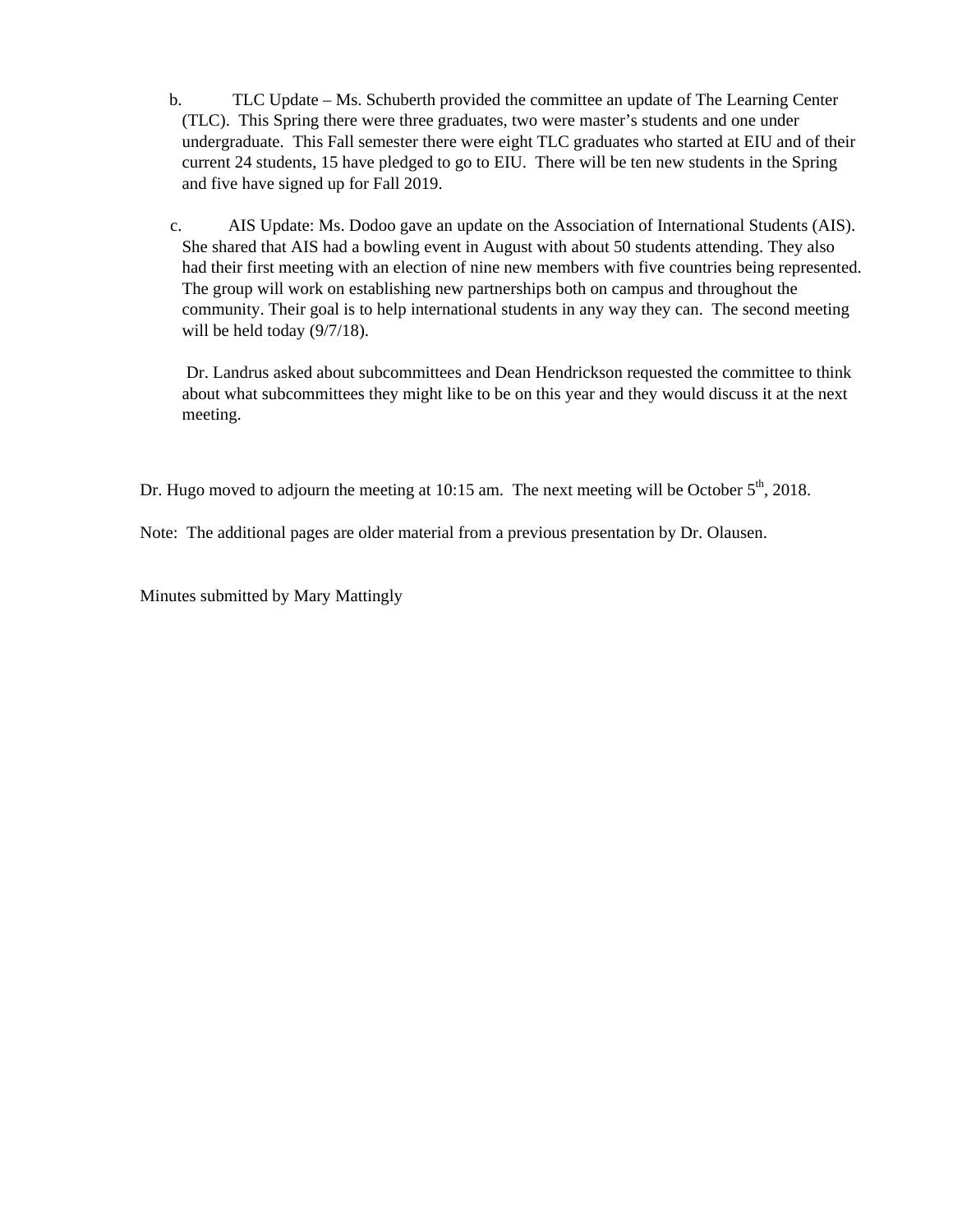# **Report on CIEE Global Campus Site Visit – London, UK and Rome, Italy March 11‐17, 2018**

CIEE Global Campus Model

- $\bullet$  6-week blocks students can do 1, 2, or 3
- 2 courses for 6 credits during each block
- Students can stay in one location, or move around
- Current and upcoming locations: London, Berlin, Paris, Rome, Madrid, Cape Town, Rio de Janeiro, Santiago, Buenos Aires
- As these programs have been developed and expanded, scholarships have been offered
	- o *CIEE has provided all Academic Consortium member institutions 5 Open Campus grants ranging* from \$4,000-\$6,000 for fall 2018 and spring 2019. Originally, students remaining at a single Open *Campus site for 3 blocks could be nominated for grants in the amount of \$4,000. For students opting to experience 2 or more Open Campus sites during a 3‐block semester (i.e. Mobility), the grant amount is \$6,000.*
	- o *We are pleased to announce a change for Latin America only: Nominated students will be awarded the full \$6,000 whether they choose to move between locations OR stay in one Latin American Open* Campus location for all three blocks. This is for students who want to study in Buenos Aires, Rio de Janeiro and/or Santiago, Chile. This means students can study for 18 weeks in Latin America for less *than \$10,000!*

Academic Tracks (pretty much consistent across sites)

- Communications, Journalism & New Media
- International Relations & Political Science
- Language, Literature & Culture
- Sustainability & Environmental Sciences
- Business
- Global & Community Health
- Academic Projects (available in a student's second or third block in the same location)
	- o Service‐Learning
	- o Directed Independent Research
	- Internships available 2 different models
		- o Within a regular 6‐week block a 3‐credit internship is possible
		- o Global Internship Program student takes regular classes during the first 6‐week block, then has a full-time internship for 8 weeks (3 credit internship + 3 credit accompanying seminar)

### Housing

- In London, students stay in Chapter student housing
	- o https://www.chapter‐living.com/properties/kings‐cross
	- o Shared rooms, although there is one student hired as an RA who gets a single
	- o Study rooms, gym, social spaces in the building
	- o Kitchens on each floor
	- $\circ$  Students from all over London live here so study abroad students are mingling with UK students
	- In Rome, students are in apartments within walking distance of the Center
		- o 2 students to a room, generally 3 bedrooms in each apartment (2 bathrooms)
		- o A handful of apartments have an Italian student "buddy" living with the study abroad students

University of Westminster, London